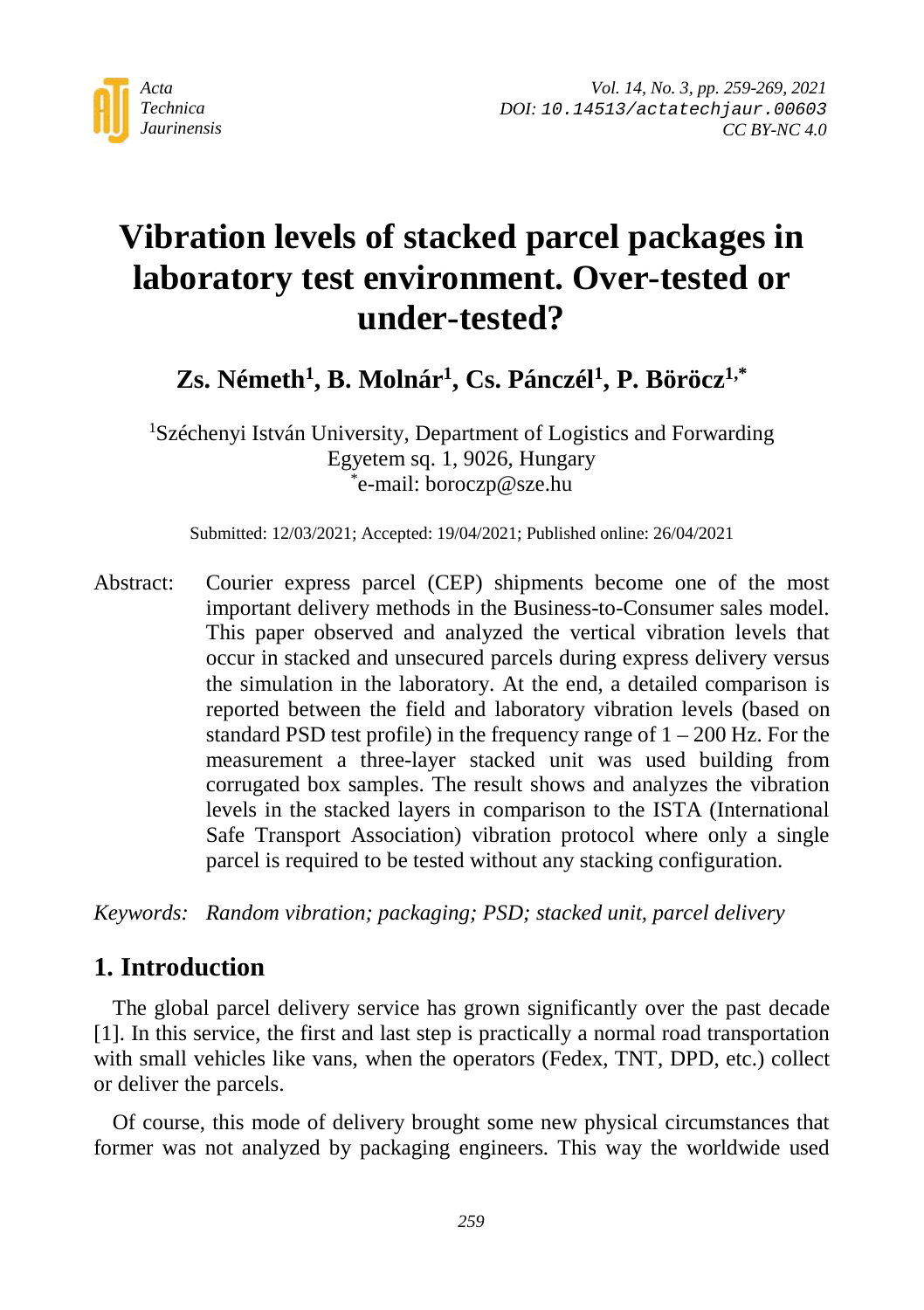standards has not focused on some aspect of the transportation environment yet. Here a very interesting circumstances should be highlighted, namely the unsecured and not unitized load of parcels. This can be seen in Fig. 1. The reasons of this later phenomenon are the very intensive flow and wide range of packages at the same time, in the same vehicle. This often means that the operators try to use the most of the vehicle capacity; thereby many identical or different kinds of parcels are stacked on top of each other [2]. This situation is more complex due to the fact that practically any fixation accessories are used in this transportation mode.



*Figure 1. Stacked parcels in CEP service*

As it can be seen the parcels practically can move in the vertical with unrestrained stacked configuration. This physical condition is very important to analyze in order for packaging engineers to design suitable protective packaging systems.

Many of former studies dealt with the vibration level during transportation and investigated the effect of payloads, suspension system and road condition to vibration levels [3-8]. The response vibration levels that can be observed on the vehicle can be grouped on factors such as vehicle body structure, type of vehicle suspension and tires, road roughness, vehicle speed and actual payload, respectively [9]. However, these studies measured and analyzed the vibration levels on the floor of the vehicle.

Another aspect is why the result of this study is important for the packaging engineers is that the generally widely used laboratory test standards for parcel shipment simulation deal with single package testing, not with stacked units.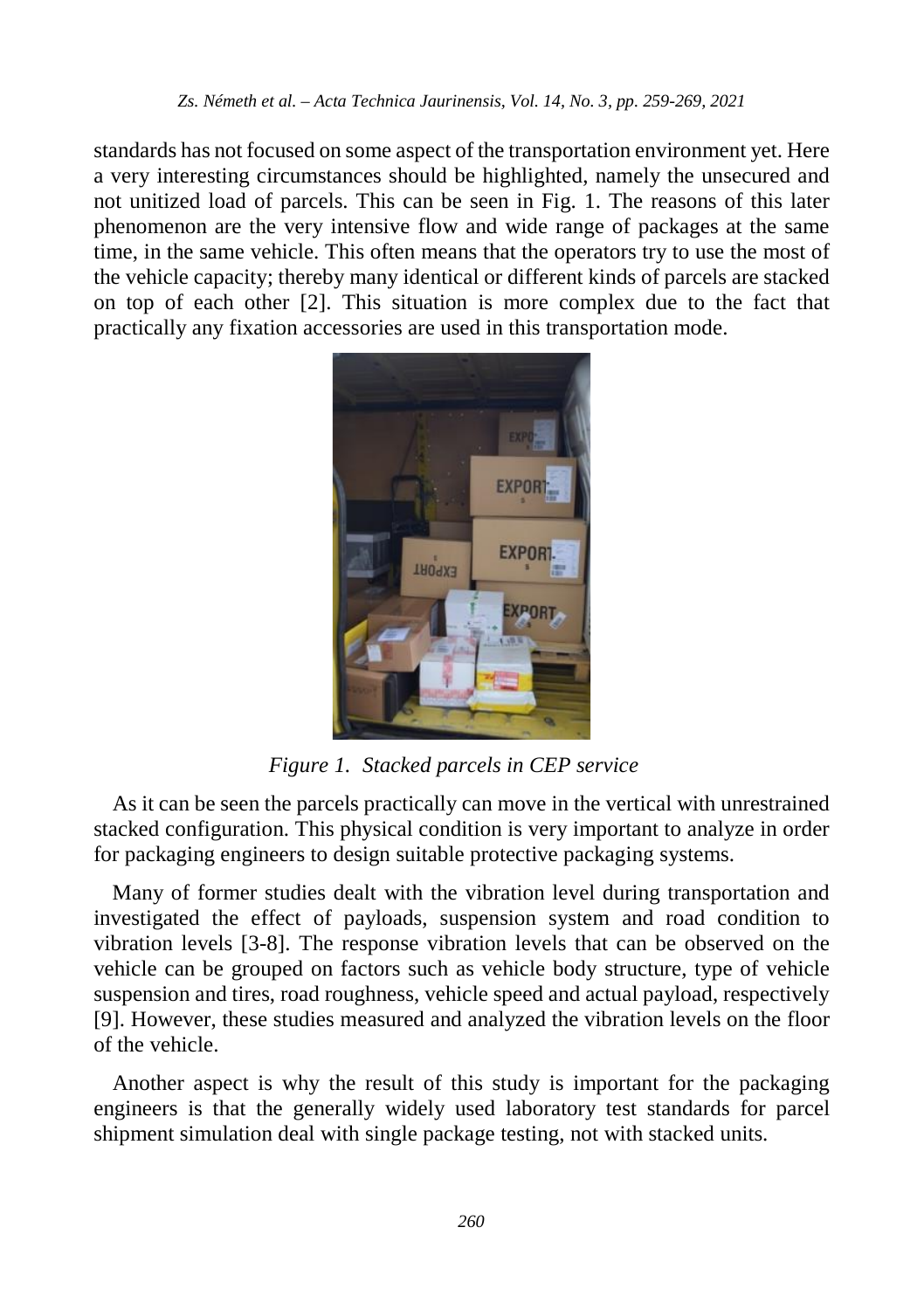The main goal of this paper was to measure the vibration levels in layers of stacked packages during laboratory test for stacked parcel delivery shipments and to compare the layers' vibration levels to the most popular standard test level. The new results can be useful for packaging engineers to make better and precise pre-shipment testing. Furthermore, the results help the use of the vibration test technique in the simulation of parcel delivery goods in a stacked way.

For the investigation a three-layer stacked unit was built to observe the vibration levels on vibration table at the laboratory using ISTA 3A pick-up-and-delivery vibration spectrum (International Safe Transport Association). The results showed that the vibration level increases in the stacked load upwards and how over-run or under-test can be experienced in the top most layer in comparison to the lower one. These findings are limited to single axis vibration simulation and unsecured loads.

# **2. Methods**

#### **2.1. Samples and laboratory circumstances**

For this study three identical small, corrugated box parcels were set up for the measurements of the stacked unit. Each sample packaging contained a Lansmont SAVER 3x90 field data recorder (Lansmont Corp., CA, USA), which was fixed to an aluminum frame (Fig. 2). Inside the package this ITEM aluminum profile frame  $($ <sup>©</sup>item Industrietechnik GmbH) ensured the rigid fixation of SAVERs and the best fitting to the boxes' geometrical sizes. Thereby, a total of four SAVERs were used for the measurements, three of the SAVERs were in the sample boxes and one of the SAVERs was mounted to the vibration table directly. Table 1 describes the sample specifications and SAVER settings for this study.

| <b>Samples</b>                      |             | Sensors' setup       |           |  |
|-------------------------------------|-------------|----------------------|-----------|--|
| Corrugated board                    | 35BC        | Timer triggered data | 1 s       |  |
| Weight of board                     | 742 $g/m^2$ | Wake-up interval     | 1 s       |  |
| <b>ECT</b>                          | $9.0$ kN/m  | Recording time       | 1.000 s   |  |
| <b>BST</b>                          | 1 685 kPa   | Sample / sec         | 500 Hz    |  |
| Weight of box                       | 190 g       | Sample size          | 500       |  |
|                                     | 180x180x195 | Frequency resolution |           |  |
| Size of box $(w \times d \times h)$ | mm          | (PSD)                | $0.50$ Hz |  |
|                                     |             | Anti-Aliasing        |           |  |
| Weight of ALU frame                 | 1440 g      | frequency            | 200 Hz    |  |
| Entire weight                       | 2630 g      |                      |           |  |

*Table 1. Specifications for samples used and accelerometer sensors*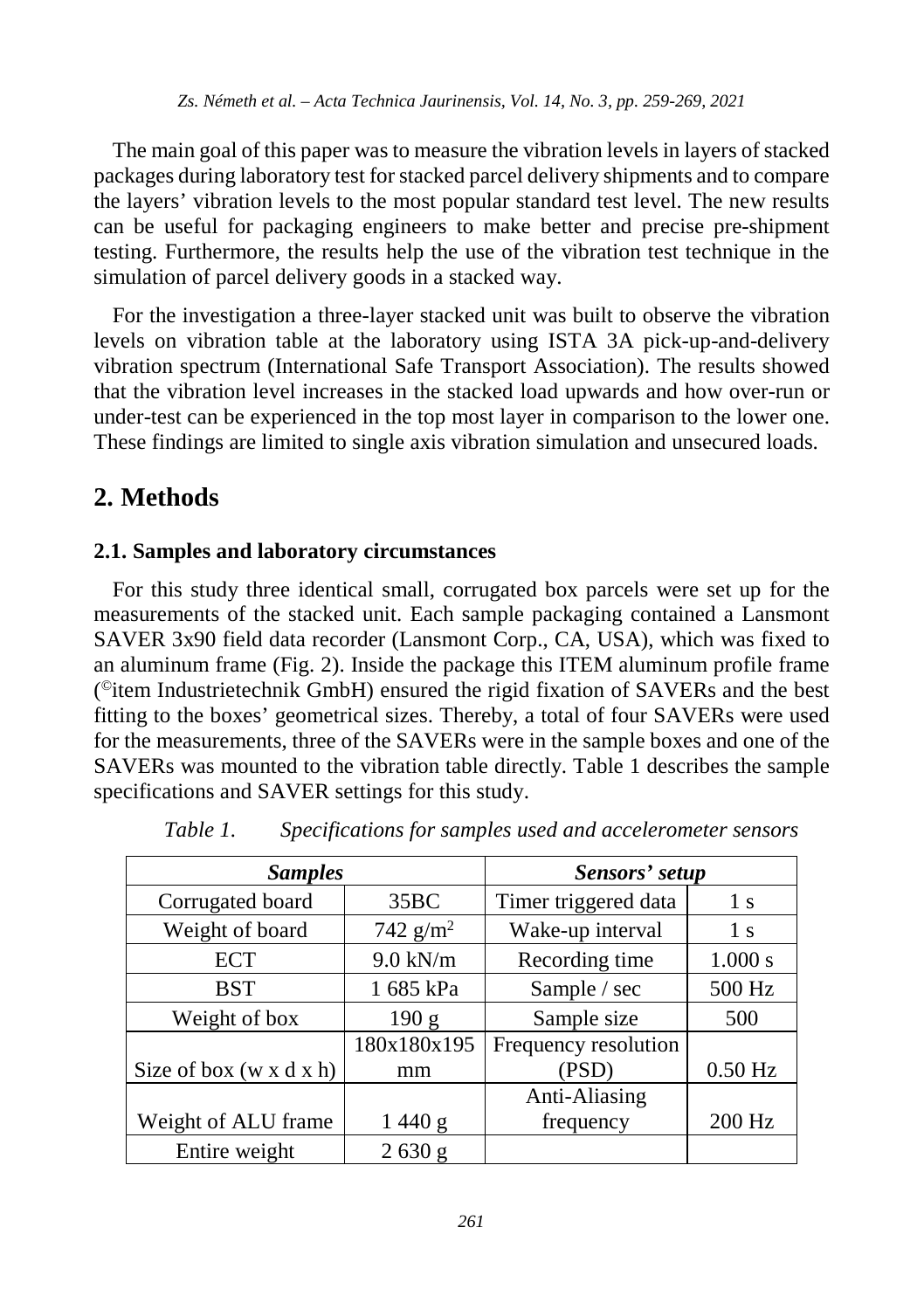

*Figure 2. Samples used with the built-in accelerometer sensor*

A measurement system was built for the laboratory standard test in order to obtain and compare vibration levels between the layers. This can be seen in Fig. 3. The stacked unit was located above the center of hydraulic vibration table and an aluminum fence was used to prevent the stacked unit from moving in lateral and longitudinal directions. This way, the stacked layers' motion in the vertical direction was not restricted at all.



*Figure 3. Stacked parcels in CEP service*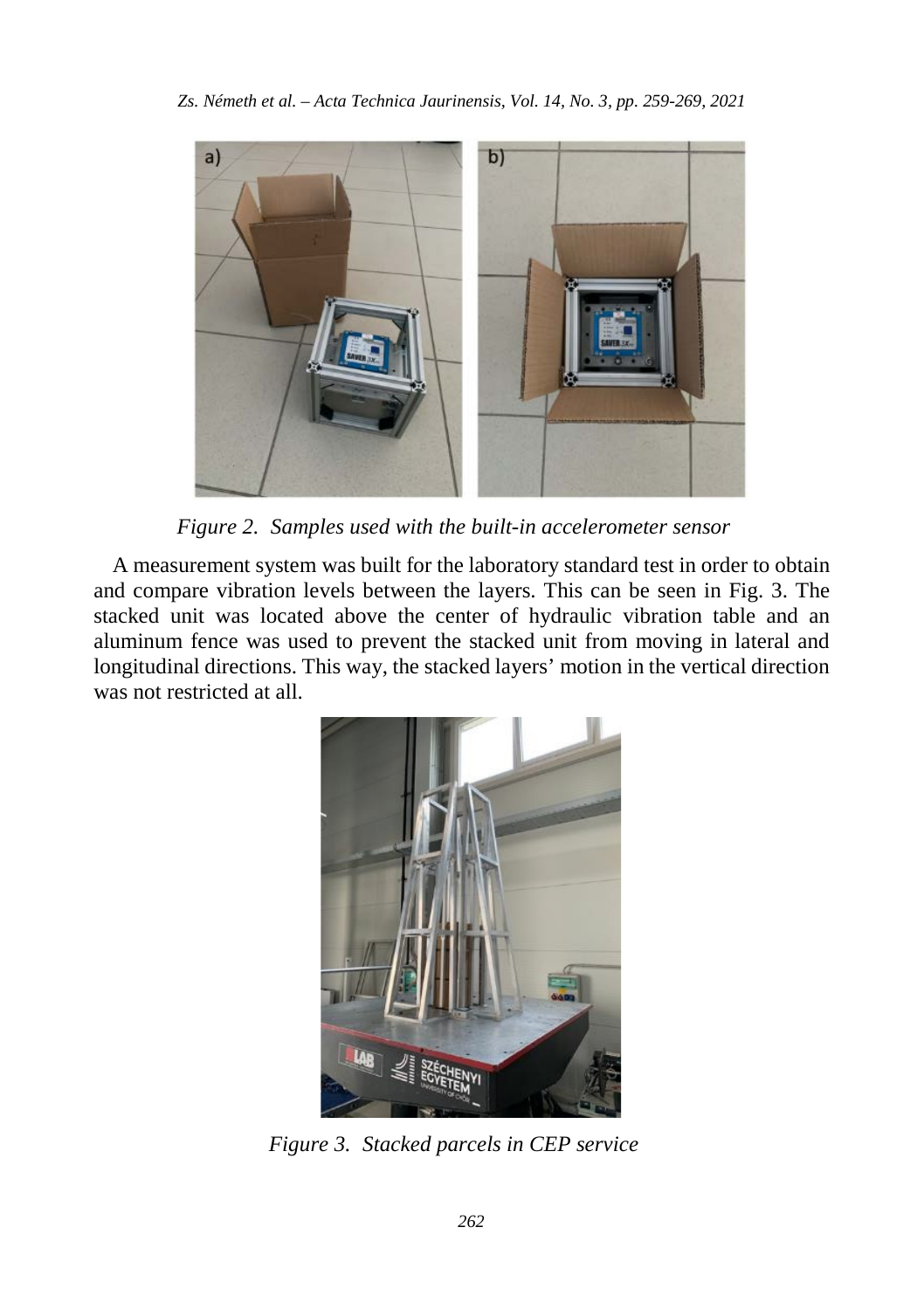The laboratory measurement was performed at Packaging Laboratory, Hungary (University of Győr). The ISTA 3A Pick-up and delivery random vibration profile (Fig. 4) was programmed for the vibration system. This testing procedure is the one generally used for packed-products for parcel delivery shipment, but it uses only single parcel during the laboratory testing without stacking requirements or circumstances. The Power Spectral Density (PSD) spectrum of this vibration profile produces time-compressed random signal for small vehicle vibration during the test procedure. The frequency range and overall  $G_{rms}$  of this profile between  $1 - 200$  Hz is  $0.46$ .



*Figure 4. ASTM D7386 - Standard Practice for Performance Testing of Packages for Single Parcel Delivery Systems PSD spectrum.*

The average power density (Eq. 1.) within a narrow band of frequencies (BW) of a given spectrum can be determined by Grms values based on the number of samples of a given bandwidth. In this way  $G_{rms}$  is determined by the root mean square value of the acceleration in G's in the given bandwidth of frequency, based on the number of (n) samples. Table 2 contains the frequency breakpoints and vibration intensity for this ISTA spectrum.

$$
PD = \frac{1}{BW} \sum_{i=1}^{n} (RMS \ G_i^2) / n \tag{1}
$$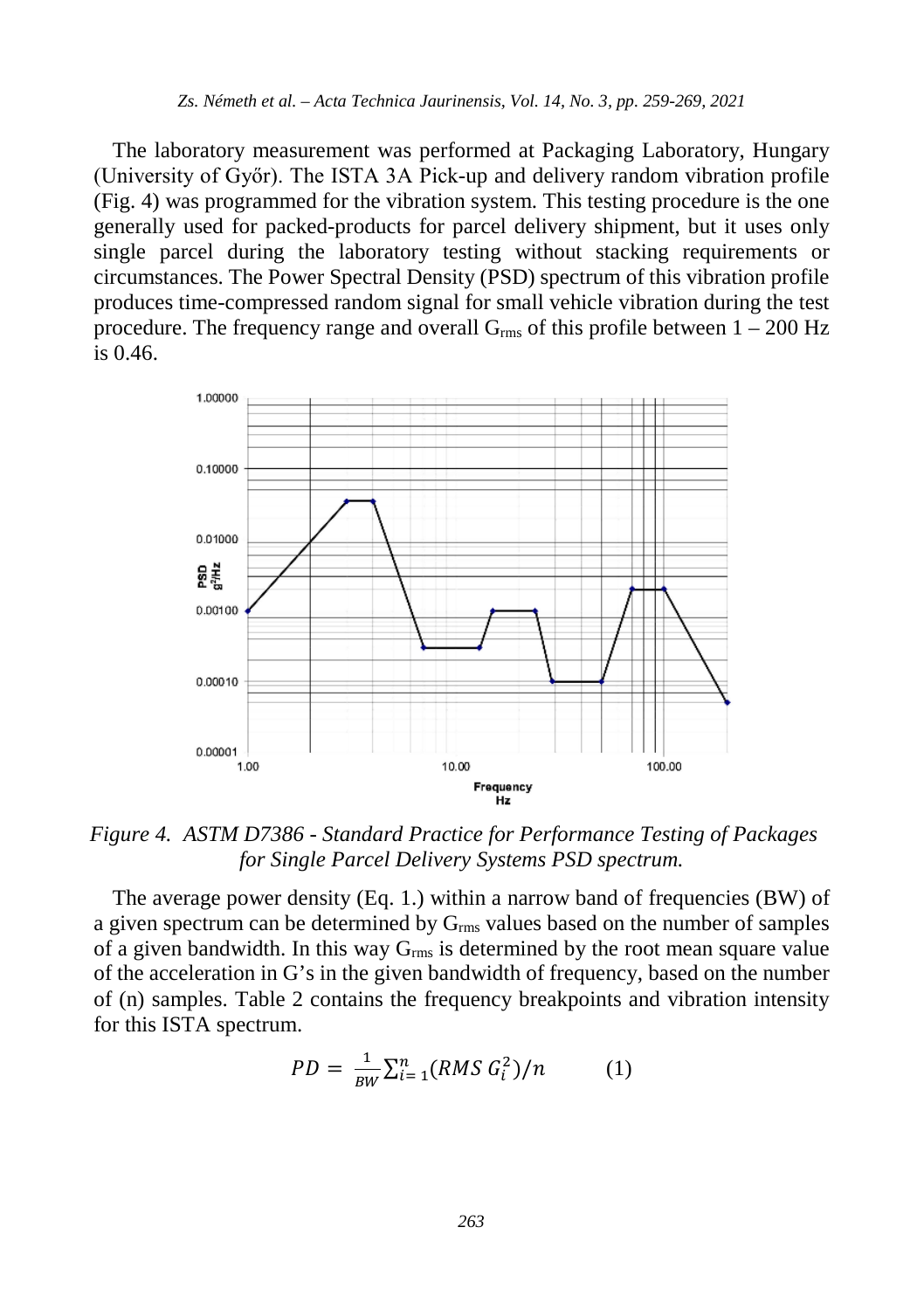| Frequency (Hz) | PSD level, $g^2/Hz$ |  |  |
|----------------|---------------------|--|--|
|                | 0.001               |  |  |
| 3              | 0.035               |  |  |
| 4              | 0.035               |  |  |
| 7              | 0.0003              |  |  |
| 13             | 0.0003              |  |  |
| 15             | 0.001               |  |  |
| 24             | 0.001               |  |  |
| 29             | 0.0001              |  |  |
| 50             | 0.0001              |  |  |
| 70             | 0.002               |  |  |
| 100            | 0.002               |  |  |
| 200            | 0.00005             |  |  |

*Table 2. Frequency breakpoints and PD levels for ISTA 3A spectrum*

#### **2.2. Data analyst**

PSDs were calculated from the measured vibration data using Fast Fourier Transformation (FFT) of Xware software and MATLAB R2014a (MathWorks Inc, Massachusetts, USA). The values of power density (PD) levels are presented between  $1 - 200$  Hz. This frequency range represents those vibration events, which have enough intensity to influence the integrity of product-package system used in general industry. Fig. 5 shows an example of a PSD lot for normal truck vibration during transportation with lead spring suspension.



*Figure 5. A typical PSD plot for heavy truck vibration*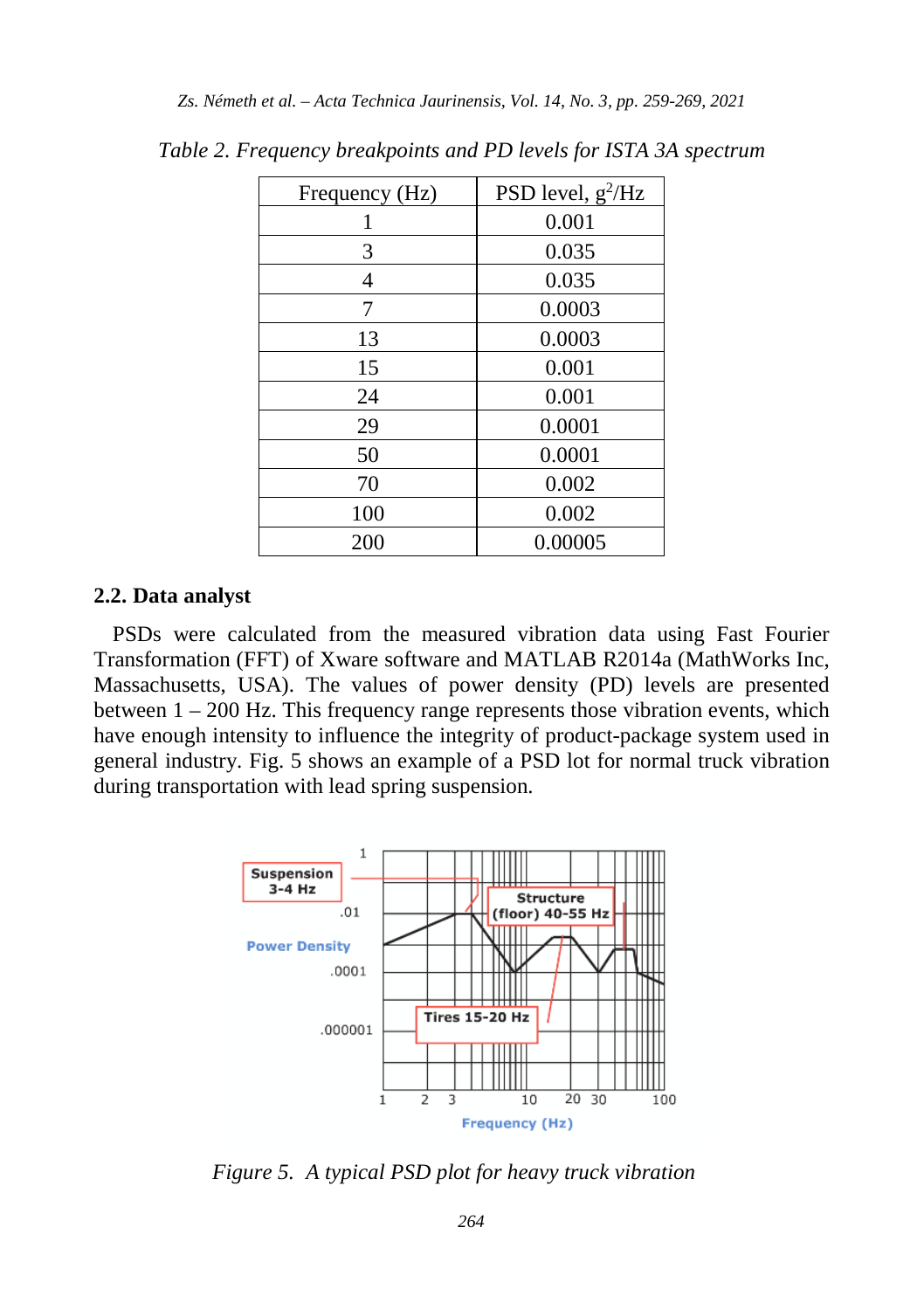For a detailed and directed comparison the calculated PD levels of recommended ISTA 3A spectra and the observed PD levels in the layer were compared by splitting the entire spectrum to three frequency regions. This way the vibration intensity and the different response vibration can be comparable in those frequency bands where the real vehicle produces higher intensity or the recommended test spectrum has got peaks. The base of the splitting method can be seen in Fig. 6.



*Figure 6. Frequency regions for comparison purposes*

# **3. Results**

#### **3.1. Overall Grms in the entire frequency bands**

Fig. 7 shows the PSD plots for the recorded vibration on vibration table in the three layers. Fig. 8 contains the overall  $G_{\rm rms}$  bar graphs of PSD for  $1 - 200$  Hz. Based on layers the highest values were in the 3rd level followed by 2nd, and the least in 1st level, respectively, of course increasing upward level by level. Below 50 Hz the vibration intensity was about  $1 - 3$  dB higher than the ISTA profile, over 50 Hz the reduction was between  $8 - 26$  dB.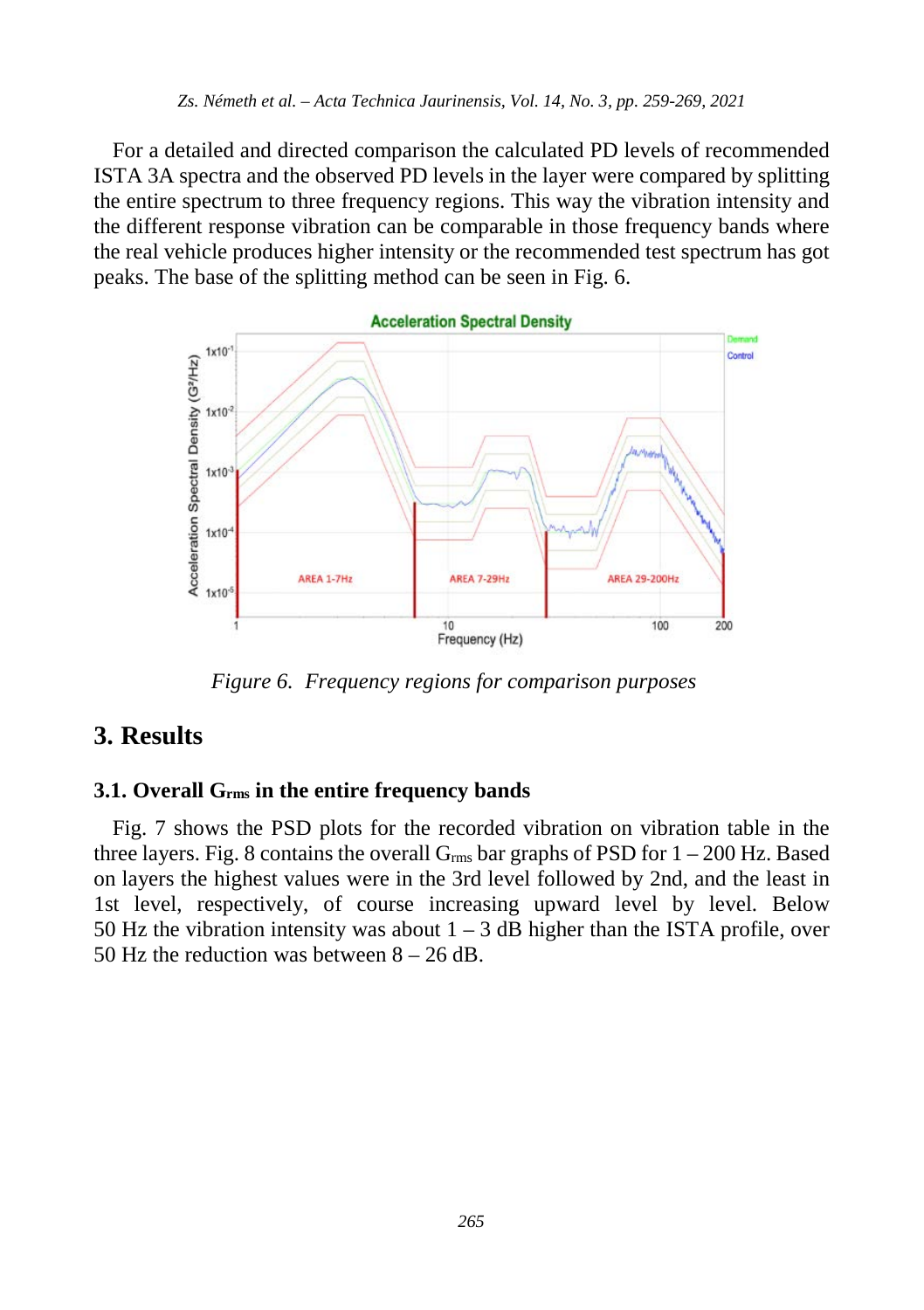

*Figure 7. Recorded PSD plots for the three layers*



*Figure 8. Overall Grms values in the different frequency ranges*

#### **3.2. Comparison in varied frequency bands**

Table 3 and 4 contains the numerical data for calculated Overall  $G<sub>rms</sub>$  values and percentage comparison in the base of ISTA profile for the entire frequency band observed and for splitted frequency ranges. As it was former mentioned the reason of splitting these bands is to show a relative direct comparison to the standard ISTA 3A protocol.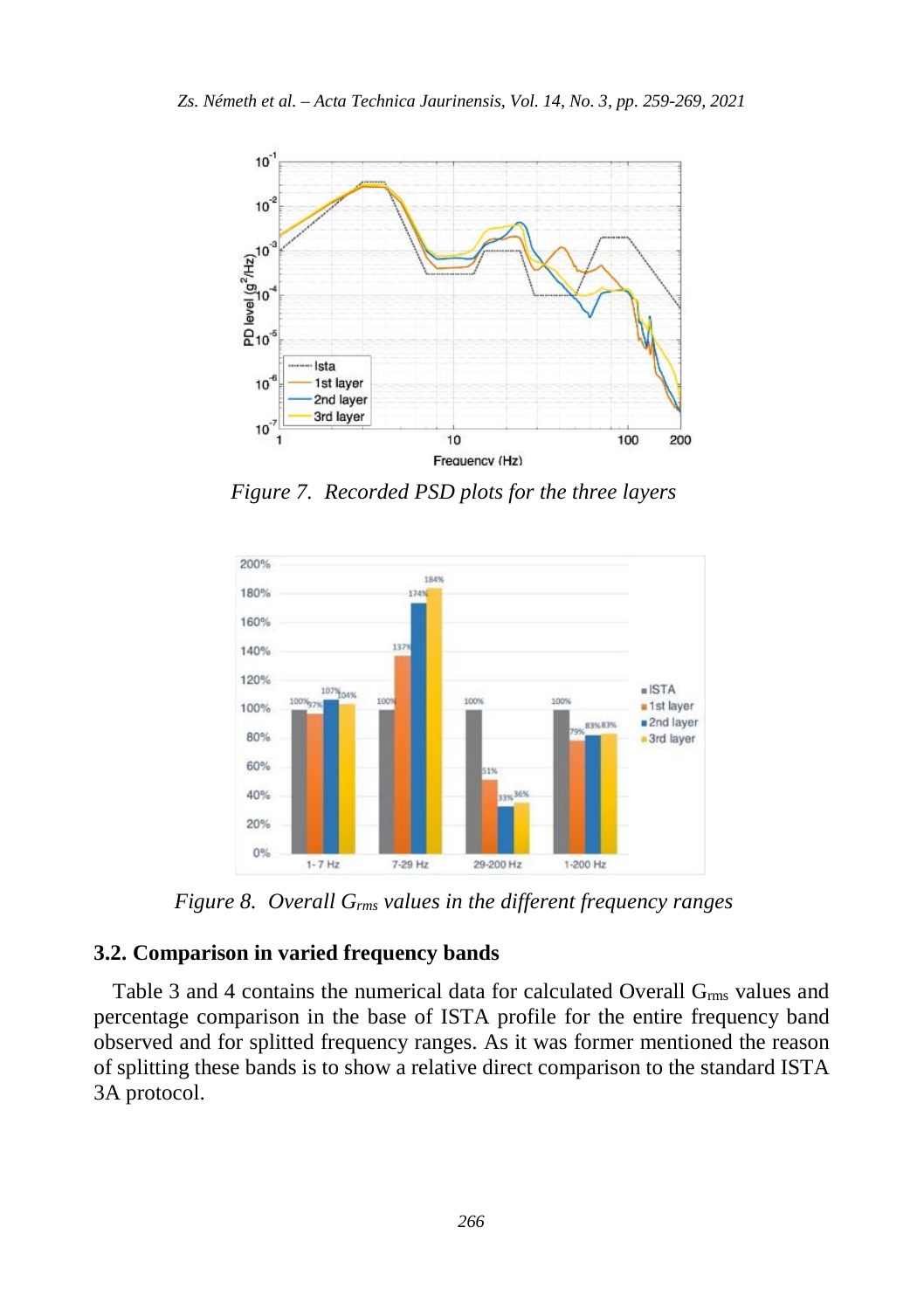|                                                |                   |         | 1 - 7 Hz   7 - 29 Hz   29 - 200 Hz   1 - 200 Hz |         |
|------------------------------------------------|-------------------|---------|-------------------------------------------------|---------|
| ISTA 3A Pick-up and Delivery $0.27915$ 0.11776 |                   |         | 0.34597                                         | 0.45988 |
| 1st layer                                      | $0.27113$ 0.16145 |         | 0.17746                                         | 0.36204 |
| 2nd layer                                      | 0.29875 0.20497   |         | 0.11346                                         | 0.37966 |
| 3rd layer                                      | 0.29005           | 0.21652 | 0.12327                                         | 0.38237 |

*Table 3. Numerical report for Overall Grms in different frequency ranges*

*Table 4. Percentage based comparison for Overall Grms in different frequency range (ISTA = 100%)*

|                                     |      |      | 1 - 7 Hz   7 - 29 Hz   29 - 200 Hz | $1-200$ Hz |
|-------------------------------------|------|------|------------------------------------|------------|
| <b>ISTA 3A Pick-up and Delivery</b> | 100% | 100% | 100%                               | 100%       |
| 1st layer                           | 97%  | 137% | 51%                                | 79%        |
| 2nd layer                           | 107% | 174% | 33%                                | 83%        |
| 3rd layer                           | 104% | 184% | 36%                                | 83%        |

#### **3.4. Limitations**

Here has to be noted by the authors that the corrugated board that used for this study can influence to the results of measurements. Although the authors tried to fill the corrugated box perfectly with the aluminum frame to avoid the effect of damping mechanism by the box, the corrugated box may have slight damping effect. So, the readers have to consider that various corrugated board has different damping features to the results

## **Conclusion**

- Results from the study show that it is obvious that between  $7 29$  Hz the  $G_{rms}$ levels show a high over-run for the layers upwards. It means almost double vibration intensity at the third layer. It can cause an over damage ratio in comparison to the standard circumstance where only a single parcel is under tested.
- In lower frequency range  $(1 7 \text{ Hz})$  the stack layers practically suffer in the same vibration intensity as the standard protocol perform.
- On the contrary, over 29 Hz, the  $G_{\rm rms}$  value is lower upwards than ISTA test standard, which means an under-test in comparison to the standard requirement, if the upper layers are under investigated. This phenomenon can be attributed to the damping feature of corrugated samples used for this study.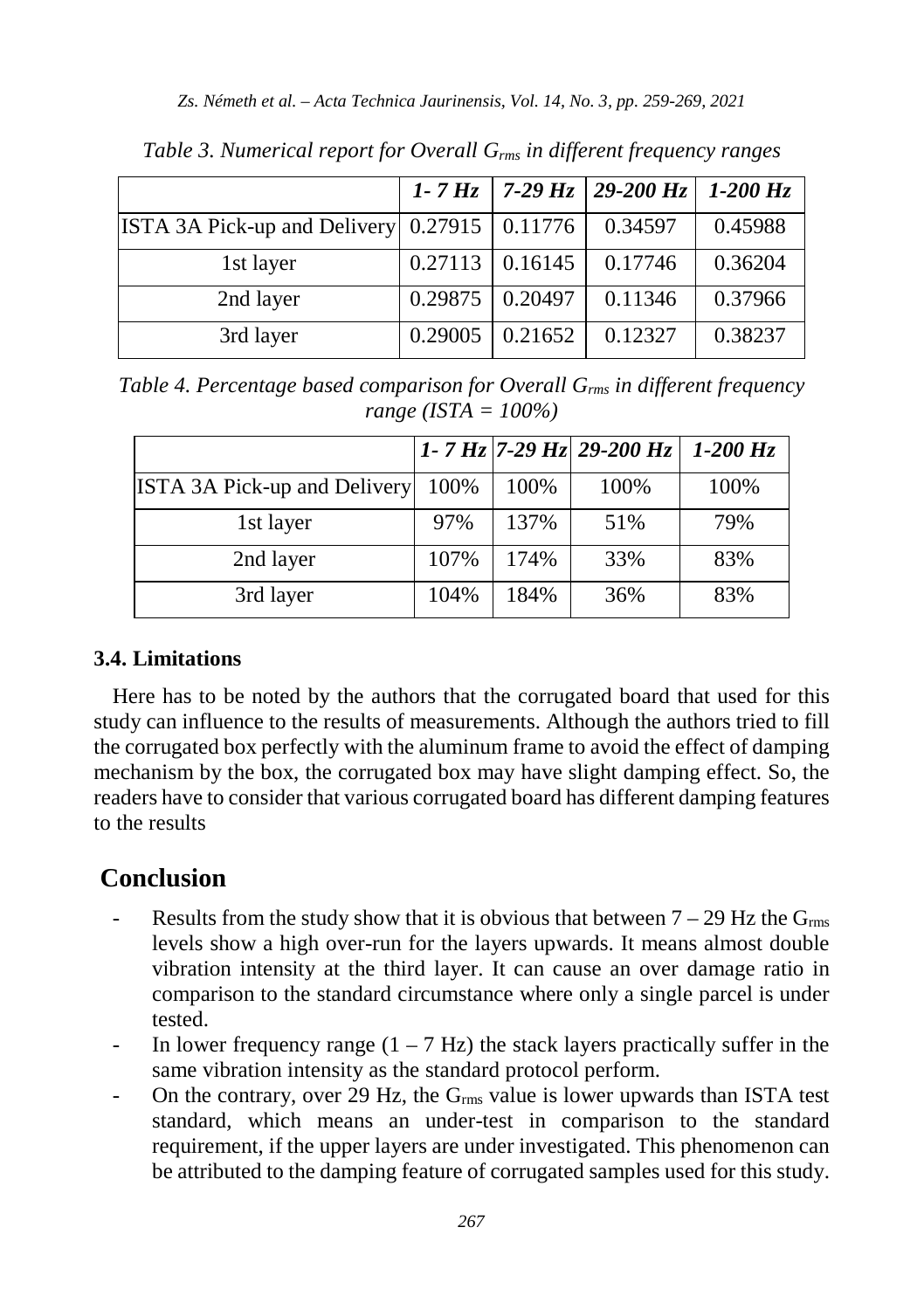*Zs. Németh et al. – Acta Technica Jaurinensis, Vol. 14, No. 3, pp. 259-269, 2021*

- Obviously that the vibration response of stacked parcels cannot be same than a single parcel, but these parcels are often stacked in the industry practice. At the same time, it is definitely clear that the specification applied by the standard, namely only a single parcel is under tested, is not suitable for testing stacked parcels due to the not-uniformly vibration response over the entire spectrum, or a single parcel vibration test does not give properly feedback about the real vibration circumstances of industrial practice.

# **References**

- [1] E. Mazarenau. Global size of the courier, express and parcel (CEP) market 2009-2019. Statista.com [cited 11-03-2021]. URL *[https://www.statista.com/statistics/723986/cep](https://www.statista.com/statistics/723986/cep-market-total-revenue-worldwide/)[market-total-revenue-worldwide/](https://www.statista.com/statistics/723986/cep-market-total-revenue-worldwide/)*
- [2] P. Böröcz, B. Molnár, Measurement and Analysis of Vibration Levels in Stacked Small Package Shipments in Delivery Vans as a Function of Free Movement Space. *Applied Science* 10 (21) (2020) 7821. doi: *<https://doi.org/10.3390/app10217821>*
- [3] R. K. Brandenburg, J. J. Lee, Fundamentals of Packaging Dynamics. L.A.B. Equipment, Inc.: Itasca, USA, 2001.
- [4] P. Böröcz, S. P. Singh. Measurement and analysis of delivery van vibration levels to simulate package testing for parcel delivery in Hungary. *Packaging Technology and Science* 31 (5) (2018) pp. 1-11. doi: *<https://doi.org/10.1002/pts.2327>*
- [5] H. Zhou, Z. W. Wang. Measurement and analysis of vibration levels for express logistics transportation in South China. *Packaging Technology and Science* 31(10) (2018) pp. 1-14. doi: *<https://doi.org/10.1002/pts.2404>*
- [6] J. Stallings, J. Singh, SP. Singh. Measurement and Analysis of Vehicle Vibration for Parcel Delivery Vehicles in Single Parcel Shipments. *Journal of Applied Packaging Research* 4 (2010**)** pp. 75–82.
- [7] V. Chonhenchob, S. P. Singh, J. J. Singh, J. Stallings, G. Grewal, Measurement and analysis of vehicle vibration for delivering packages in small‐sized and medium‐sized trucks and automobiles. *Packaging*